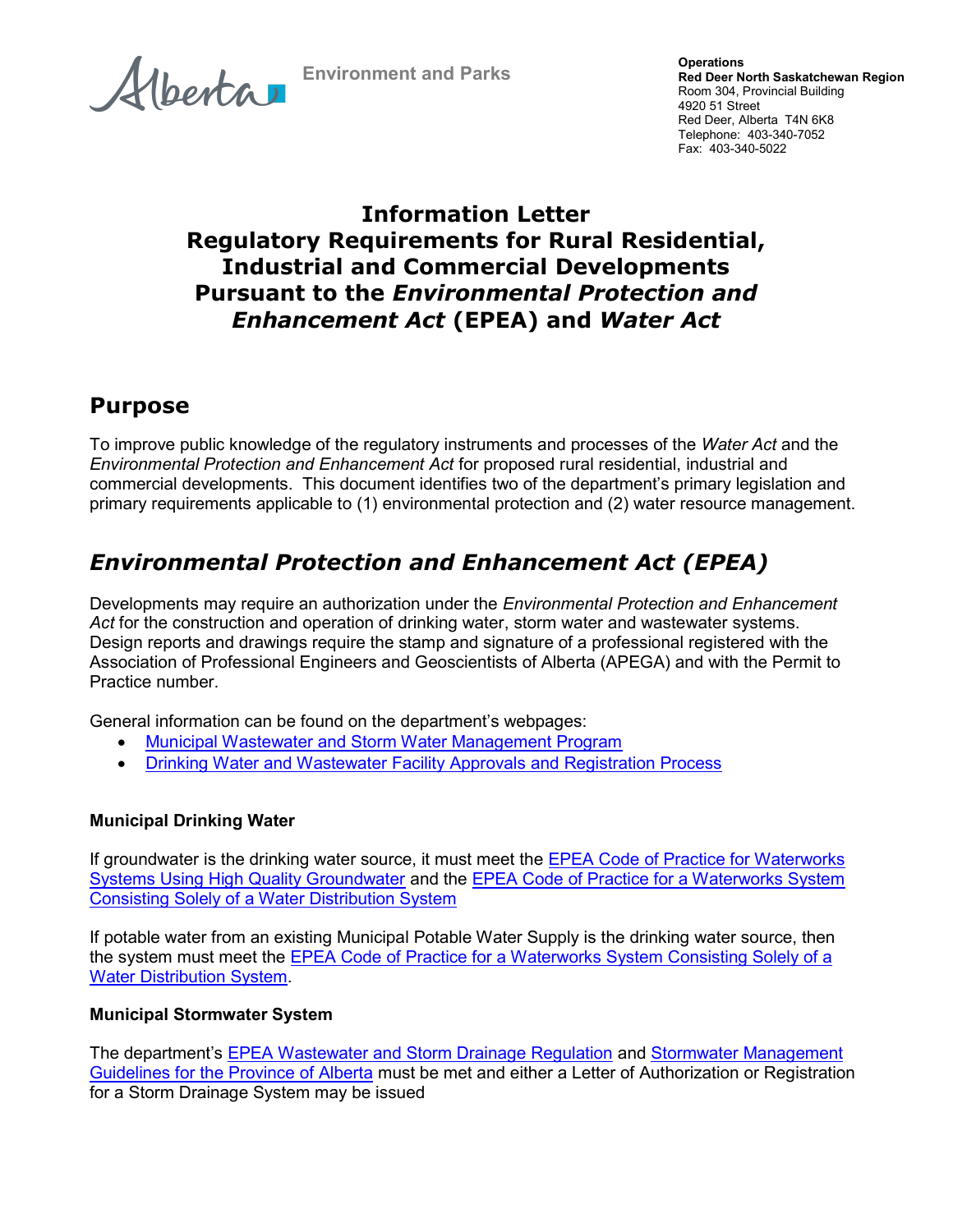#### Municipal Wastewater

Wastewater lagoon technology used to treat wastewater must meet the **EPEA Code of Practice for** Wastewater Systems Using a Wastewater Lagoon

Packaged treatment systems with disposal of the wastewater by irrigation require a wastewater Approval and must meet our EPEA Guidelines for Municipal Wastewater Irrigation

#### Municipal Sanitary Waste

Municipal sanitary waste must be handled by landfill, in accordance with the EPEA Activities Designation Regulation and must meet our EPEA Standards for Landfills in Alberta

### Water Act

Water Act Approvals and Licences are required for activity which impacts water bodies including aquifers, rivers, streams lakes, and wetlands.

General information can be found on the department's webpages:

- Water Management Activity Guidelines and Fact Sheets
- Water Act forms

Proposed development within a floodplain may cause significant increases in flood water levels and lead to increased impacts on users located in the floodplain. Hydrologic and hydraulic studies carried out by a qualified professional may be required.

The department's Stepping Back from the Water Guide provides beneficial management practices for new development near water bodies to assist in minimizing the impacts and risks associated with development near water bodies and conserving riparian areas adjacent to rivers, streams, lakes, and wetlands.

Design reports and drawings require the stamp and signature of a professional registered with the Association of Professional Engineers and Geoscientists of Alberta (APEGA) and with the Permit to Practice number.

#### Drinking Water

If groundwater is the drinking water source, a licence may be required and must meet the Water Act Guide to Groundwater Authorization 2011 and the EPEA Code of Practice for Waterworks Systems Using High Quality Groundwater

#### Stormwater Management System

The department's Stormwater Management Guidelines for the Province of Alberta must be met by either an Approval and/or the Water Act Code of Practice for Outfall Structures on Water Bodies.

The following two documents provide specific guidance: Policy number 6.0 of Municipal Policies and Procedures Manual April 2001

Standards and Guidelines for Municipal Waterworks, Wastewater and Storm Drainage Systems: Part 5 Stormwater Management Guidelines March 2013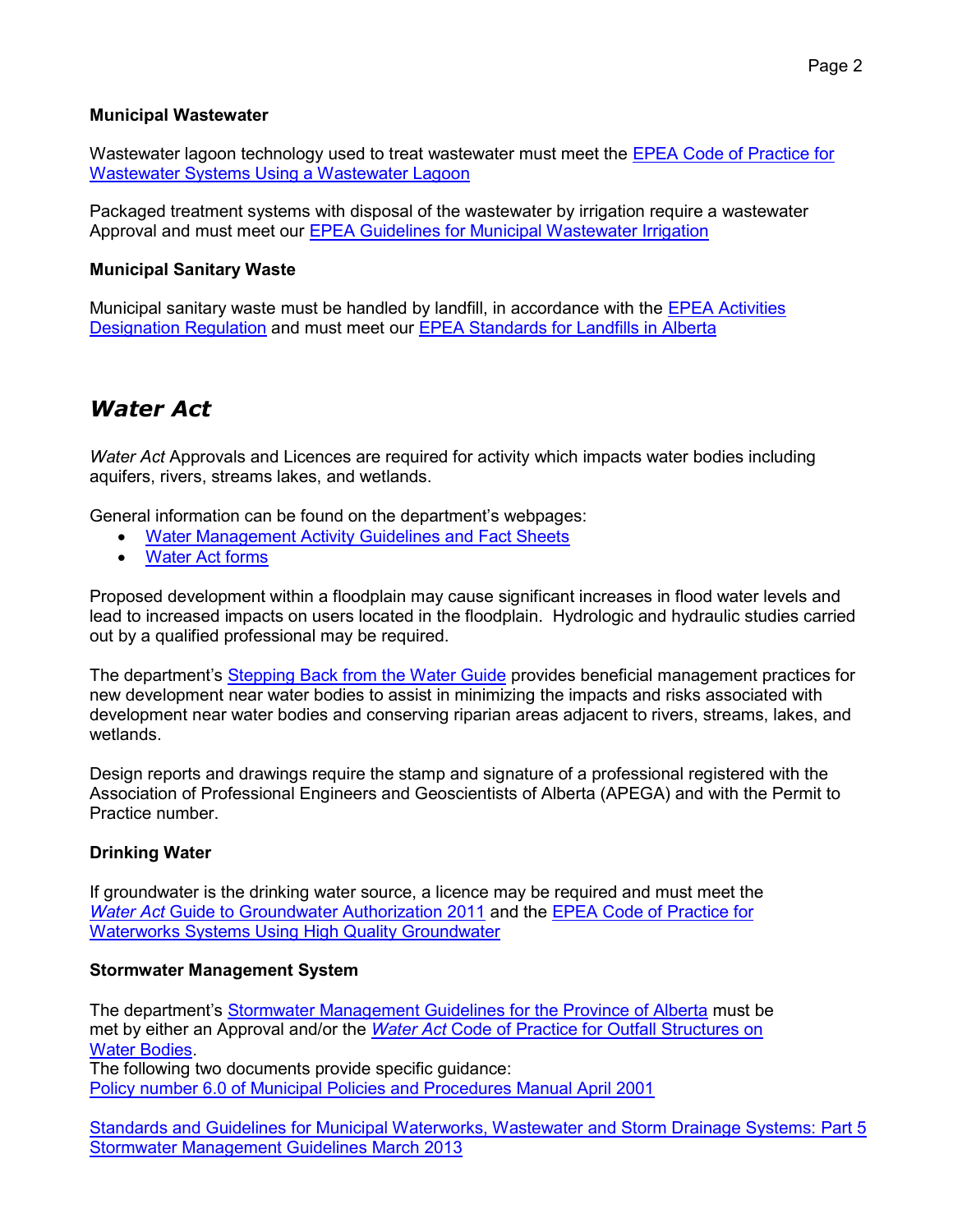#### Impacts to Wetlands

The goal of the Alberta Wetland Policy 2013 is to conserve, restore, protect and manage Alberta's wetlands to sustain the benefits they provide to the environment, society and economy. To achieve this goal, wetlands are managed by avoiding and minimizing adverse effects, and, where necessary, replacing permanent loss of wetland area.

Under the Alberta Wetland Policy Implementation process, a proposed activity that may impact a wetland consists of three stages:

- 1. Planning and Legislative Alignment
- 2. Wetland Assessment
- 3. Application Submission

Applicable to all three stages are the Wetland Mitigation Hierarchy and the Qualified Wetland Science Practitioner (QWSP) Program.

Activities that may impact a wetland, must follow these Directives which are located on our Alberta Wetland Policy Implementation webpage:

- Wetland Identification and Delineation Directive
- Wetland Assessment and Impact Report Directive
- Wetland Mitigation Directive

## Application Process

The overall application process for both EPEA and the Water Act is:

1: Application Submission

The completed and signed application form, together with supporting information is received by the Regulatory Approvals Centre (RAC) (address is on the application form). The application is forwarded to the appropriate district office by RAC. The amount of supporting information required depends on the scale and purpose of the application.

2: Administrative Review

The administrative review verifies that all required information is included with the application. If required information is missing or additional information is needed, the applicant is notified by the appropriate district office and the application process is put on hold until all required information is received. Water Act licence fees may be required at this step.

#### 3: Public Notice and First Nations Consultation

When required by the department, the applicant will receive instructions to carry out public notice and/or First Nations consultation. The type of public notice and/or First Nations consultation required depends on the scale, location and purpose of the application.

Environmental Protection and Enhancement Act registrations and Water Act Codes of Practice notices are not subject to public notice.